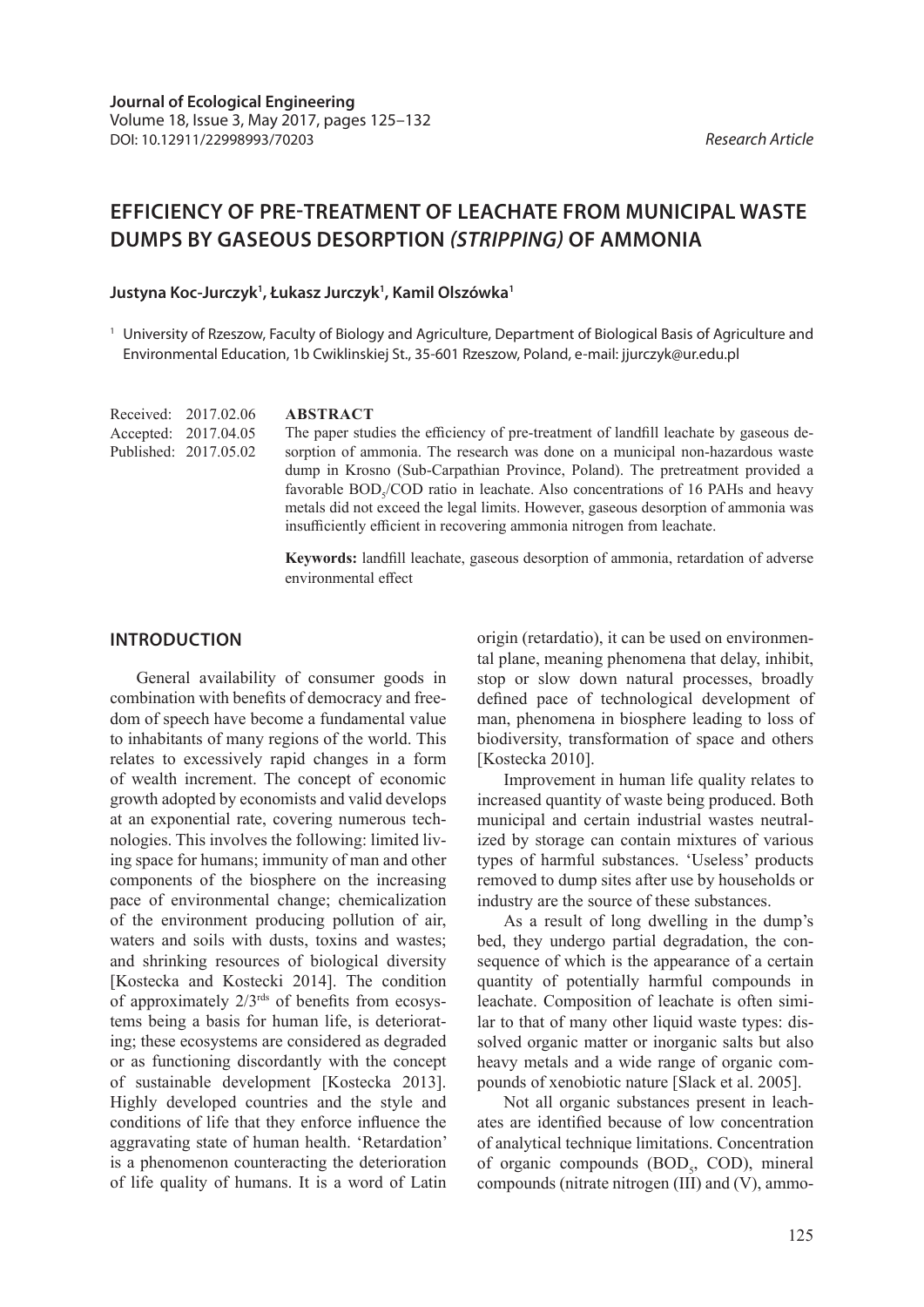nia nitrogen, phosphorus) or content of metals are the main parameters used to describe composition of pollutants in leachates. According to Slack et al. [2005], more than 200 organic substances, including 35 ones generally considered harmful, were identified in leachates from municipal dumps. Consequently, the quantity of various types of substances found in underground water around waste dumps exceeded 1,000. This means that transformation and/or partial degradation of various types of harmful substances leads to release of intermediate products and can be a source of subsequent pollution of underground waters.

The chemical composition of a leachate depends on, among others, waste storage duration. Leachates from young municipal landfill dwelling in acid phase feature low pH, medium concentration of ammonia nitrogen (500–2,000 mg. dm-3), high concentration of organic substances expressed as COD  $(30,000 - 60,000 \text{ mg dm}^{-3})$ and BOD  $(4,000-13,000 \text{ mg dm}^{-3})$ . As a result, the BOD/COD ratio ranges from 0.4 to 0.7. In the methane phase, leachates contain mostly sparingly degradable organic substances, and pH increases to approx. 7. As the waste storage gets older, leachates grow rich in ammonia nitrogen  $(3,000-5,000 \text{ mg dm}^3)$  and poor in COD  $(5,000-20,000 \text{ mg dm}^{-3})$  (Table 1).

Pre-treating and removing leachate from municipal landfill poses a major technical problem. The solution prevailing in Poland and other EU states consists of transporting leachate in waste removal tank trucks to nearby sewage treatment plants or discharging it directly to sewers. However, treating leachate and other liquid waste together is not the optimal approach. High concentration of ammonia nitrogen in leachate has adverse effect on activated sludge, which puts at risk stability of operation of municipal treatment plants. The mixing of the two streams of liquid waste can lead to exceeding limits on the

content of nitrogen compounds in treated waste or the content of heavy metals in sludge. There are many literature sources that propose physical and chemical methods for pre-treating leachate from municipal landfills [Kurniawan et al. 2006, Wiszniowski et al. 2006, Renou et al. 2008, Cotman and Gotvajn 2010]. Gaseous desorption is one of the most efficient method of recovering ammonia nitrogen. For the process to be efficient, it should be run at a pH of 10.5–12 [Bonmati and Flotats 2003]. The value of pH is critical for the occurrence of ammonia nitrogen in leachate: if pH is neutral, most ammonia has the form of the ammonium ion  $(NH_4^+)$  while an increment in pH results in release of free ammonia  $(NH_3)$ that is much more toxic to aquatic organisms and microflora and that releases from water solution to atmosphere in gaseous form. Where pH is 11 or more, the process is very dynamic [Guo et al. 2010]. Because they are relatively simple in design and inexpensive in operation, systems for gaseous desorption of ammonia were installed in recent years in many facilities for which recovery of ammonia represented a major task. However, according to figures, the efficiency of this process can fail to meet the original assumptions.

The study aimed to evaluate efficiency of pretreatment leachate from municipal non-hazardous waste landfill in Krosno. Because leachate is discharged to the sewers after pre-treatment, the effluent has to comply with the Regulation by the Minister of Construction of 14/07/2006 on requirements for industrial effluent suppliers and for discharging effluents to sewers.

## **MATERIALS AND METHODS**

The leachate concerned came from a municipal non-hazardous waste landfill situated in Krosno, operated since 1983, complying with the

| Parameter                                            | Young         | Intermediate                               | Stabilized             |  |
|------------------------------------------------------|---------------|--------------------------------------------|------------------------|--|
| Age (years)                                          | < 5           | $5 - 10$                                   | > 10                   |  |
| pH                                                   | < 6.5         | $6.5 - 7.5$                                | > 7.5                  |  |
| $COD$ [mg dm <sup>-3</sup> ]                         | > 10,000      | $4,000 - 10,000$                           | < 4,000                |  |
| BOD/COD ratio                                        | $0.5 - 1.0$   | $0.1 - 0.5$                                | < 0.1                  |  |
| Organic compounds                                    | 80% (VFA)     | $5 - 30\%$ VFA + humic<br>and fulvic acids | humic and fulvic acids |  |
| $N-NH_{\lambda}$ <sup>+</sup> [mg dm <sup>-3</sup> ] | < 400         | N.A.                                       | >400                   |  |
| TOC/COD                                              | < 0.3         | $0.3 - 0.5$                                | > 0.5                  |  |
| Heavy metals concentration [mg dm <sup>-3</sup> ]    | low to medium | low                                        | low                    |  |

**Table 1.** Composition of landfill leachate depending on time of landfill operation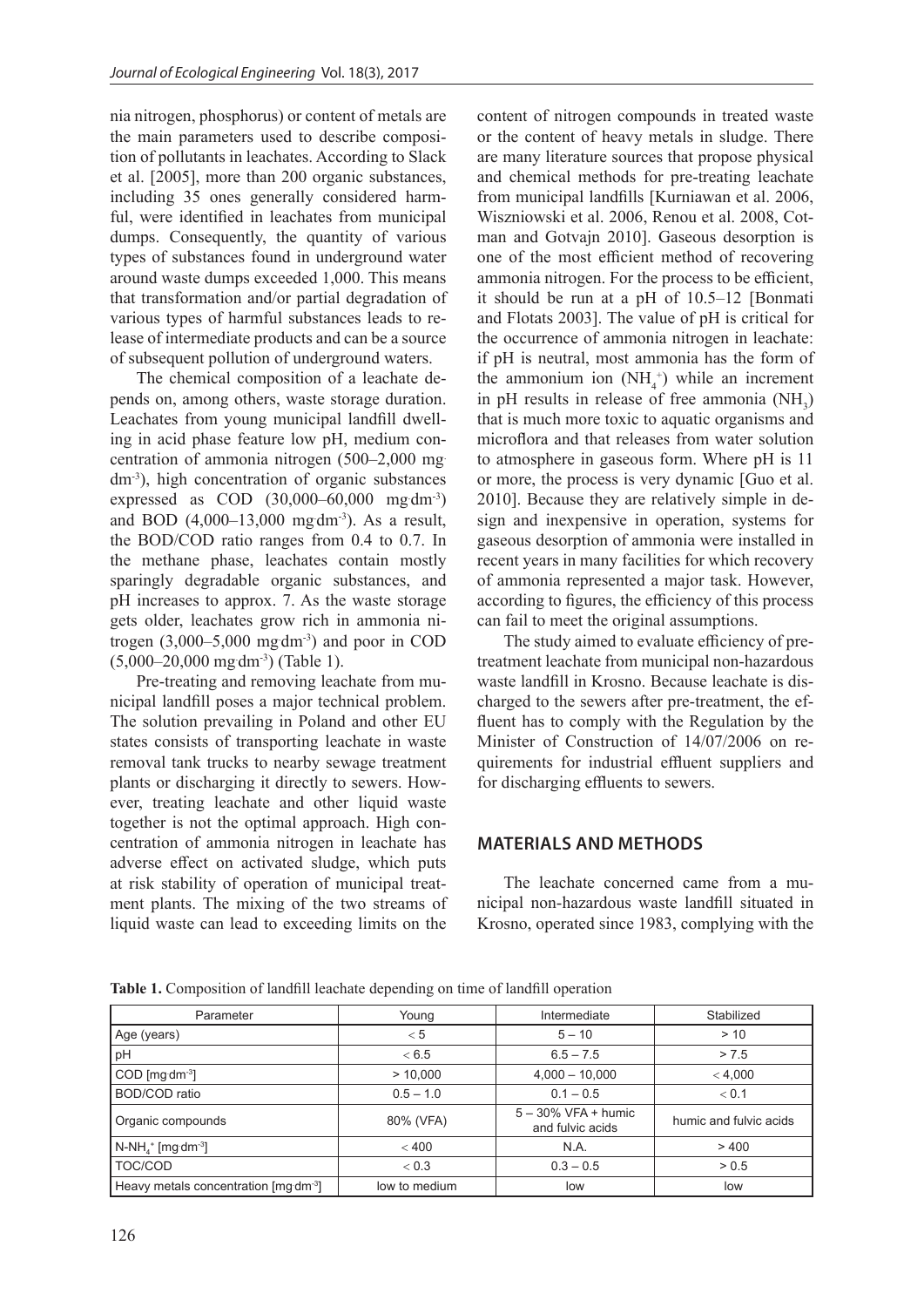Regulation by the Minister of Environment of 26/02/2009 on detailed requirements for location, construction, operation and closure of various waste dump types [Dz. U. 39, poz. 320].

The landfill has a leachate pre-treatment plant. The effluent is pumped from the landfill's drainage system to one of 3 aerated tanks, 2 of which act as reactors for gaseous desorption of ammonia and the 3rd one serves as a storage tank. It was assumed that gaseous desorption of ammonia nitrogen at  $pH > 11$  would efficiently eliminate the gas from leachate. This pH value is maintained by feeding lime milk to the reactors. Reacted leachate is pumped to a settling tank where pH is lowered to approx. 9.5 with concentrated sulfur acid. So pre-treated leachate is pumped to the municipal sewerage.

Raw leachate was sampled from the storage and aerating tank and pre-treated leachate was taken from the neutralization tank once every 3 months in years 2011–2013, in accordance with the sampling instructions contained in the PN-ISO 5667–10:1997 standard.

Physical and chemical analyses of leachate, including determination of organic substances (BOD<sub>5</sub> [PN-EN 1899–2:2002], COD [PN-ISO 6060:2006]), total organic carbon (TOC) [PN-EN 1484:1999], the total content of the standard 16 PAHs [PN-ISO 17993:2005], ammonia nitrogen [PN-ISO 5664:2002], total phosphorus [PN-EN 6878:2006], total chrome [PN-EN 1233:2,000P], heavy metals (Pb, Cd, Cu, Zn,  $Cr^{+6}$ , Hg, Ni) [PN-ISO 8288:2002], pH [PN/90/C-04540.01] and electrolytic conductivity [PN-EN 27888:1999], were done by the Central Water and Effluent Testing Laboratory in Krosno and by the Waste Management Laboratory of the Rzeszow University.

## **RESULTS AND DISCUSSION**

### **Removal of organic substances from leachate**

Concentrations of organic substances in raw and pre-treated leachates were strongly dependent on season and varied between the years covered (Fig. 1). The values of COD in raw leachate ranged from 670 to 1,281 mg dm<sup>-3</sup> and concentrations of easily degradable organic substances expressed as  $BOD<sub>5</sub>$  varied within the 174–733 mg dm<sup>-3</sup> range. As a result, the  $BOD<sub>5</sub>/COD$  ratio for the leachates was 0.16–0.76.

The pre-treatment of leachates lowered COD from 7% to 44% and  $\text{BOD}_5$  from 4% to 75%. Therefore, the  $BOD<sub>5</sub>/COD$  ratio dropped to 0.23–0.54.

According to determination of TOC, raw leachate contained the largest concentration of organic substances expressed as carbon in the  $2<sup>nd</sup>$  quarter of 2011 (480 mg $dm<sup>-3</sup>$ ) and the lowest one in the  $1<sup>st</sup>$  quarter of 2012 (62.2 mg dm<sup>-3</sup>). The efficiency of recovery of TOC by the pre-treatment ranged from12% (quarter 4. 2011) to 74% (quarter 4. 2012).

The side effect of recovering organic substances from leachate by gaseous desorption of ammonia at high pH is arguable. Based on a literature review, the efficiency of organic substance recovery can reach 27% for COD and 7% for  $BOD$ <sub>s</sub> [Liu et al. 2015] or, according to Blauvelt [2009] – 27–42%. Kurniawan et al. [2006] achieved a 21–47% COD removal efficiency for leachates from municipal waste dumps. Then, Yuan et al. [2016] claimed that processing leachates by gaseous desorption of ammonia would not have a significant effect on the concentration of COD. Also Calli et al. [2005] wrote that the *stripping* removed not more than 15% of COD. So, it seems that gaseous desorption of ammonia should not be used specifically for recovering sparingly degradable substances from leachates [Kurniawan et al., 2006].

### **Removal of total polycyclic aromatic hydrocarbons (PAH)**

The concentration of all the 16 PAHs in raw leachate ranged from  $0.19$  to  $1.6 \mu\text{g dm}^3$  in  $2011$ (Fig. 2) and in the two following years the concentrations in both raw and pre-treated leachate did not exceed  $0.1 \mu\text{g}\text{dm}^3$ . Based on the Regulation by the Minister of Construction of 14/07/2006 on requirements for industrial effluent suppliers and for discharging effluents to sewers [Dz.U. 2006, nr135, poz. 964], setting limits for PAHs (among several other limits for industrial effluents), the official limit of  $0.2 \text{ mg} \, \text{dm}^{-3}$   $(200 \, \mu \text{g} \, \text{dm}^{-3})$  was not exceeded during the period under review.

Matejczyk et al. [2011] investigated into the contents of leachates in Poland. The authors analyzed leachates from 22 dump sites operated for from 1 to 25 years. Their results for the 16 PAHs in all their samples ranged from 0.057 to as much as  $77.2 \mu g \, dm^{-3}$ . For the municipal waste dump in Wysieka near Bartoszyce the figure was 2.7 μg dm<sup>-3</sup> [Koc-Jurczyk 2014].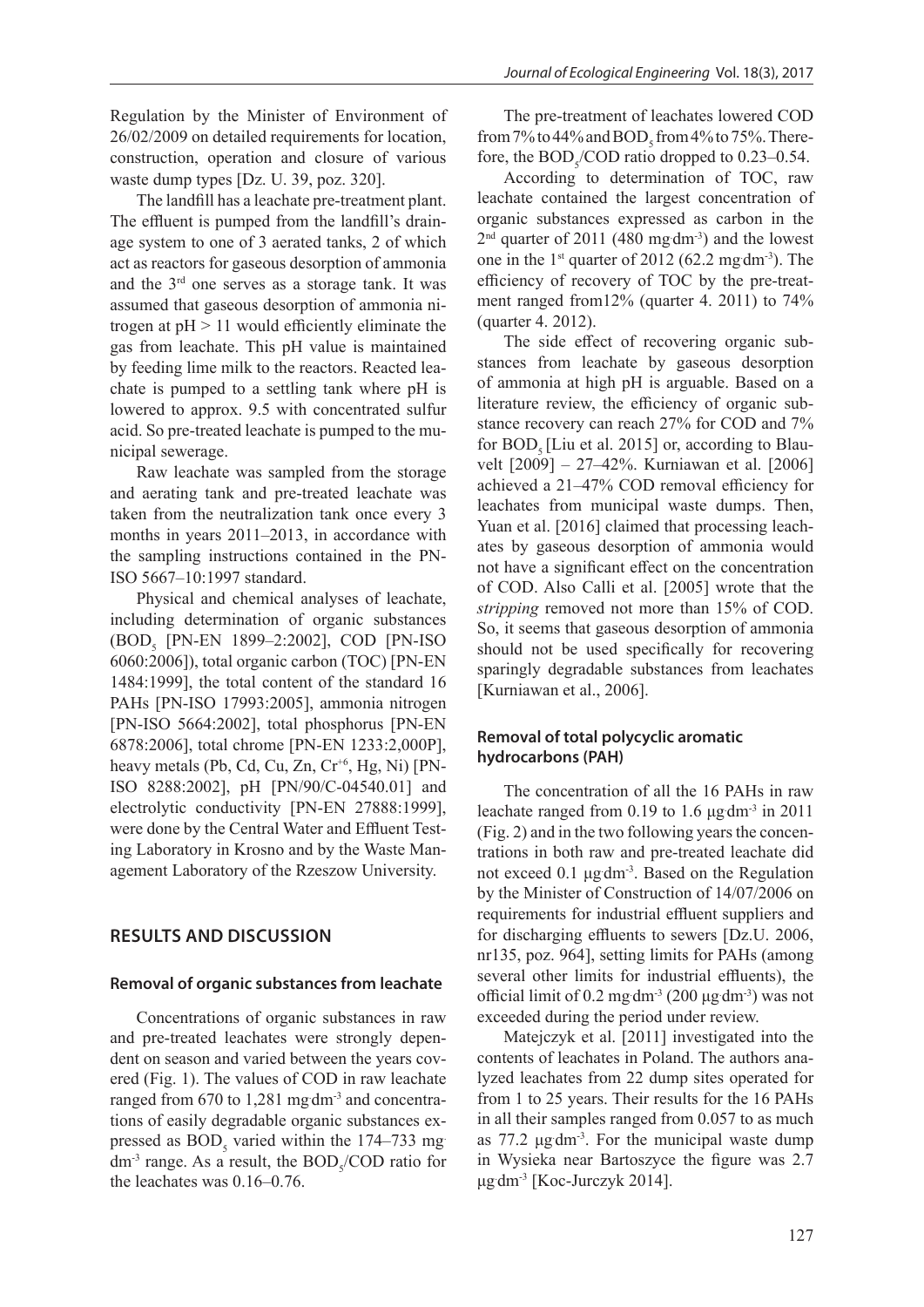

 $\blacksquare \texttt{rawleachate} \quad \blacksquare \texttt{pre-treatment} \texttt{leachate}$ 

**Figure 1.** Mean quarterly concentrations of organic substances expressed as  $\text{COD}$  (a),  $\text{BOD}_5$  (b) and  $\text{TOC}$ (c) in raw leachate (dark bars) and in pre-treated leachate (light bars)

#### **Removal of biogenic substances**

Concentrations of ammonia nitrogen in leachates from municipal waste landfills ranges widely from  $100$  to  $5,500$  mg $dm^{-3}$ , and the main factor influencing the annual value is the age of the waste landfill [Renou et al. 2008, Shalini et al. 2012]. For the tested leachates and the reviewed periods, ammonia nitrogen concentrations ranged from 180 to 558 mg dm<sup>-3</sup>. After gaseous desorption of ammonia from the leachates at  $pH > 11$ , the concentrations dropped just to 149–394 mg.  $dm<sup>-3</sup>$  (Fig. 3), so the pre-treatment efficiency was from 5.7% up to the maximum 45%.

The actual ammonia nitrogen concentrations exceeded the limits imposed by the Regulation for industrial effluents and for effluents discharged to sewers  $(200 \text{ mg dm}^3)$  for effluents discharged for municipal liquid waste treatment plants with  $PE \geq 5,000$ ).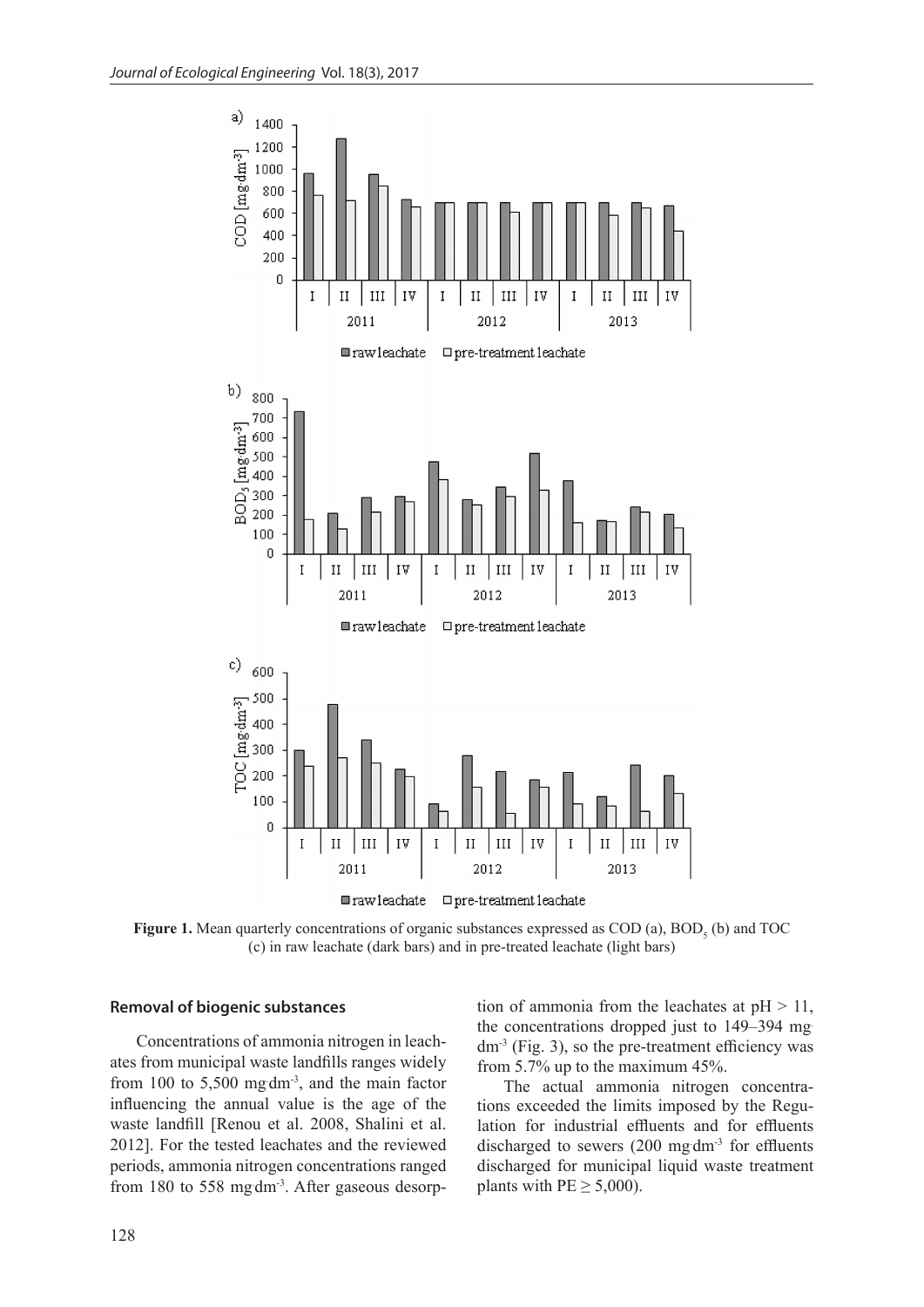

**Figure 2.** Mean quarterly concentrations of PAHs in raw leachate (dark bars) and in pre-treated leachate (light bars)



**■rawleachate** □ pre-treatment leachate

**Figure 3.** Mean quarterly concentrations of ammonia nitrogen in raw leachate (cark bars) and in pre-treated leachate (light bars)

Based on literature, the efficiency of ammonia recovery by gaseous desorption of at high pH can reach up to 95% [Kurniawan et al. 2006, Yuan et al. 2016] but there are many factors that can reduce it to a few or several percent [Blauvelt 2008].

The highest concentration of total phosphorus in raw leachate was recorded in the 2nd quarter of  $2011$  (4.34 mg dm<sup>-3</sup>) and the lowest on in the 1<sup>st</sup> quarter of 2012 (0.96 mg dm<sup>-3</sup>). For pre-treated leachate, the top value was recorded in quarter 2.  $2012$  (3.17 mg dm<sup>-3</sup>) and the lowest one in quarter 4. 2013 (0.28 mg·dm<sup>-3</sup>) (Fig. 4).

#### **Heavy metals**

The largest concentration of total chromium in raw leachate was recorded in quarter 2.  $2011$  (0.283 mg dm<sup>-3</sup>) and the lowest ones in  $2012-2013$  (0.01 mg dm<sup>-3</sup> or less). For pre-treated leachates, the corresponding values were 0.12 mg.

 $dm^{-3}$  in quarter 3. 2011 and max. 0.01 mg dm<sup>-3</sup> in 2012–2013. According to the Regulation by the Minister of Environment [Dz.U. 2006, nr 135, poz. 964], 1 mg dm<sup>-3</sup> is the limit for total chromium.

Table 2 shows mean yearly concentrations of raw metals in raw and pre-treated leachate. The levels remained relatively constant throughout the study, lower than the limits imposed by the Regulation by the Minister of Environment.

Kwaśniewska et al. [2012] examined 22 municipal waste dumps in Silesia, operated for from 1 to 25 years. The concentrations of heavy metals were as follows:  $Pb - 0.04 - 0.08$  mg $dm^{-3}$ , Ni  $-0.03 - 0.29$  mg dm<sup>-3</sup>, Cd  $-0.005 - 0.007$  mg dm<sup>-3</sup>,  $Hg - 0.0003 - 0.0006$  mg dm<sup>-3</sup>. Leachates from younger dumps with  $pH < 6.5$  had higher heavy metal concentrations than maturing and stabilized landfills, where pH is typically larger than 7.5. This ensues from better metal solubility at lower pH values and from the washout of metals from waste to leachate.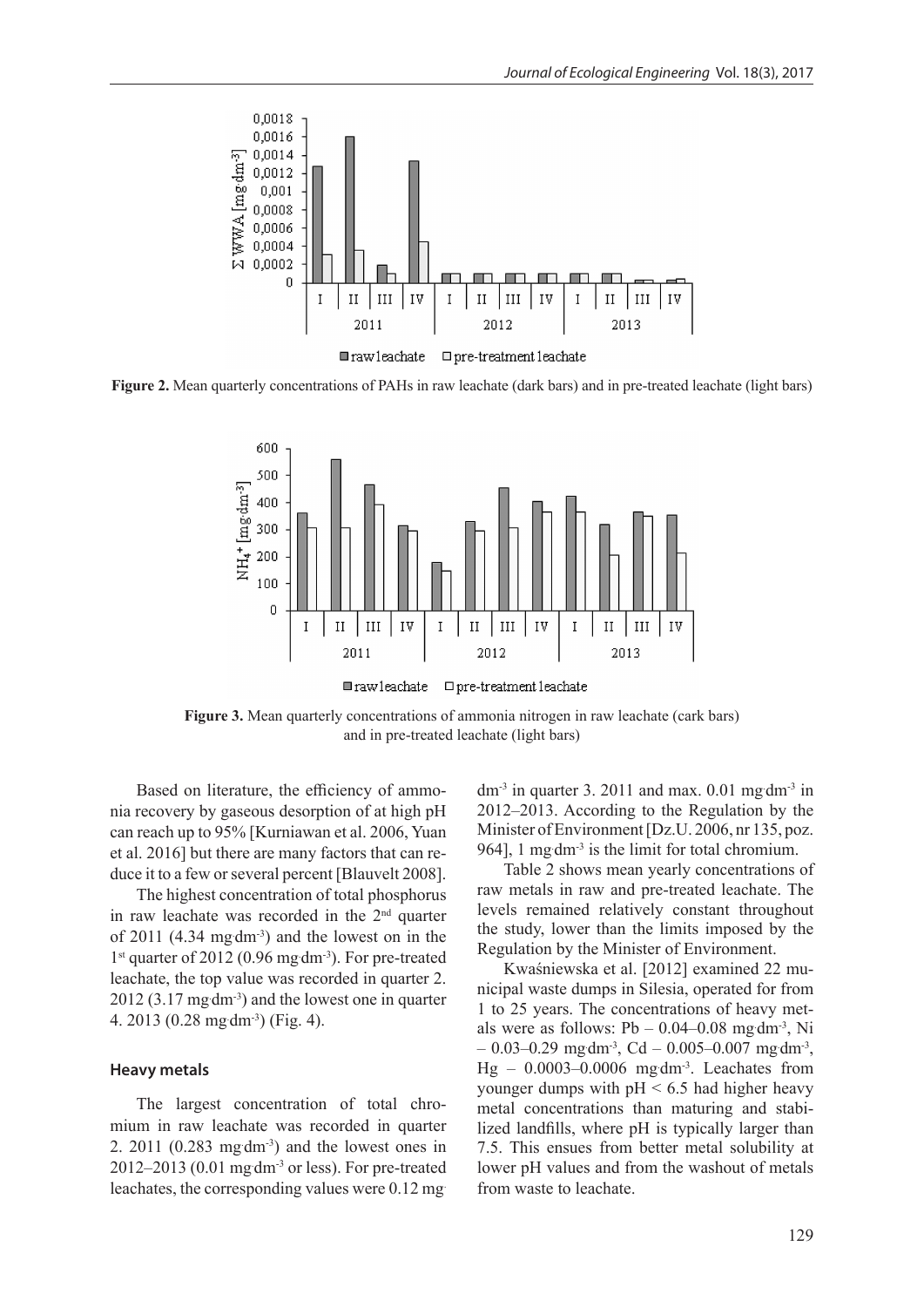

**Figure 4.** Mean quarterly concentrations of total phosphorus in raw leachate (cark bars) and in pre-treated leachate (light bars)

**Table 2** Mean annual concentrations of heavy metals in the leachates compared to the daily limits for industrial effluents discharged to sewers imposed by the Regulation by the Minister of Environment

|                                       | Year   |        |        |        |         |        |  |
|---------------------------------------|--------|--------|--------|--------|---------|--------|--|
| Metal                                 | 2011   |        | 2012   |        | 2013    |        |  |
|                                       | 1.     | 2.     | 1.     | 2.     | 1.      | 2.     |  |
| Lead $\lceil \text{mg dm}^3 \rceil$   | 0.1    | 0.1    | 0.11   | 0.04   | 0.3     | 0.3    |  |
| Kadmium [mg dm <sup>-3</sup> ]        | 0.4    | 0.04   | 0.01   | 0.009  | 0.006   | 0.006  |  |
| Copper $\lceil \text{mg dm}^3 \rceil$ | 0.02   | 0.02   | 0.02   | 0.01   | 0.04    | 0.03   |  |
| $Zink$ [mg dm <sup>-3</sup> ]         | 0.05   | 0.04   | 0.05   | 0.04   | 0.08    | 0.07   |  |
| Chrome (VI) [mg dm <sup>-3</sup> ]    | 0.06   | 0.03   | 0.01   | 0.01   | 0.01    | 0.01   |  |
| Mercury [mg dm <sup>-3</sup> ]        | 0.0003 | 0.0003 | 0.0005 | 0.0005 | 0.00093 | 0.0002 |  |
| Nickel [mg dm <sup>-3</sup> ]         | 0.04   | 0.05   | 0.06   | 0.06   | 0.13    | 0.13   |  |

1. raw leachate

2. pre-treatment leachate

#### **pH and electrolytic conductivity**

pH in the leachates ranged from 6.51 to 7.7 (Fig. 5). The gaseous desorption of ammonia requires a higher pH and after the process the product is neutralized, therefore pH of the pre-treated leachates ranged from 7.57 to 9.

Measurements of specific conductivity are used mainly for estimation of the total content of substances dissolved in a solution. pH values of the leachates were first increased and then reduced. This resulted in precipitation of mineral compounds, so the values of electrolytic conductivity in the pre-treated leachates was reduced. The top values of electrolytic conductivity in the raw leachate, up to  $8,900 \mu S$  cm<sup>-1</sup>, were observed in quarter 2. and in quarter 3. 2011 and the lowest in quarter 1. 2012 (5081  $\mu$ S cm<sup>-1</sup>). Pretreatment of leachates with pH=11 in aeration tanks reduced electrolytic conductivity by from 3,998 to 8,400  $\mu$ S cm<sup>-1</sup> (Fig. 6).

#### **CONCLUSIONS**

According to the study on the efficiency of leachate pre-treatment by gaseous desorption of ammonia, the efficiency of recovery of organic substances (COD), including biodegradable carbon compounds  $(BOD<sub>5</sub>)$ , during the period under review showed strong variation: from 7% to 44% and from 4% to 75%, respectively. The resulting  $BOD<sub>5</sub>/COD$  ratio (0.23:0.54) and the reduction of toxic compounds (more than 45% of all the 16 PAHs removed, compliance with concentration limits for PAHs and heavy metals) were favorable. However, the efficiency of recovery of ammonia nitrogen ranged from just 5.7% to 45%, so the method was inadequate from the point of view of its usual purpose.

The problem of wastes including waste storage products, such as leachates, affects the whole environment (air, soils, underground waters) and leads to a decline in biodiversity and aggravation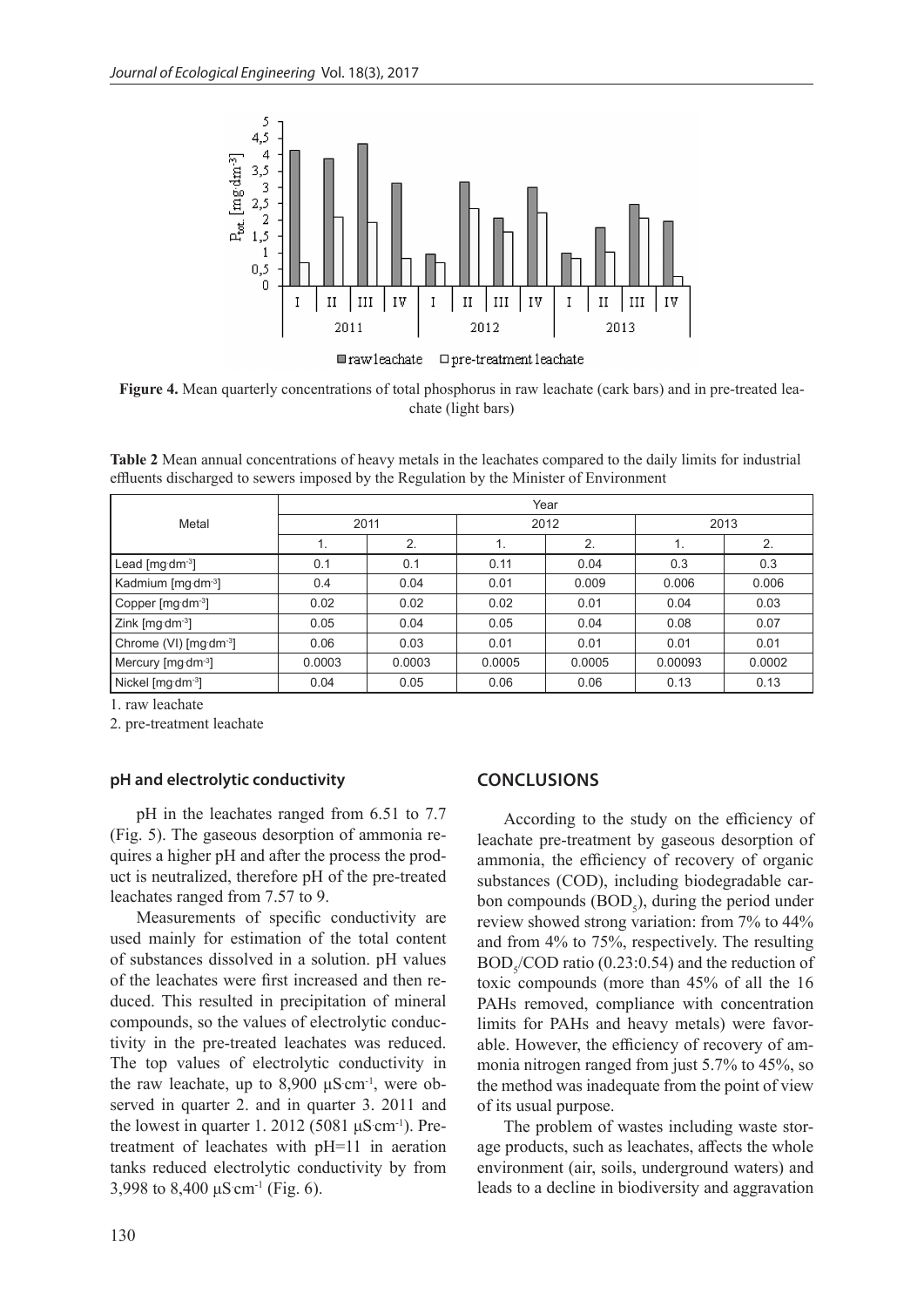

**Figure 5.** Mean quarterly pH in raw leachate (cark bars) and in pre-treated leachate (light bars)



**Figure 6.** Mean quarterly electrolytic conductivity in raw leachate (cark bars) and in pre-treated leachate (light bars)

of human health. No efficient remedy has been yet found for all the mess accompanying economic growth. It has become a part of our lives and, as such, needs to be encompassed in a multidimensional responsible awareness of creation of a new reality. Therefore, the idea of retardation as a holistic approach to environmental problems by self-imposed control of one's existential needs seems to be one of the key solutions for the new century, also with respect to broadly defined waste management.

### **REFERENCES**

- 1. Ahmed F.N., Lan C.Q. 2012. Treatment of landfill leachate using membrane bioreactors: A review. Desalination, 287, 41–54.
- 2. Blauvelt A. 2009. Removal of Ammonia From Landfill Leachate. A Major Qualifying Project submitted to the Faculty of Worcester Polytechnic In-

stitute in partial fulfillment of the requirements for the Degree of Bachelor of Science.

- 3. Bonmati A., Flotats X. 2003. Air stripping of ammonia from pig slurry: characterisation and feasibility as a pre- or post-treatment to mesophilic anaerobic digestion. Waste Manage., 23, 261–272.
- 4. Calli B., Mertoglu B., Inanc B. 2005. Landfill leachate management in Istanbul: applications and alternatives. Chemosphere, 59, 819–829.
- 5. Cotman M., Gotvajn A.Z. 2010. Comparison of different physico-chemical methods for the removal of toxicants from landfill leachate. J. Hazard. Mater., 178, 298–305.
- 6. Foo K.Y., Hameed B.H. 2009. An overview of landfill leachate treatment via activated carbon adsorption process. J. Hazard. Mater., 171, 54–60.
- 7. Guo J.S., Abbas A.A., Chen Y.P., Liu Z.P., Fang F., Chen P. 2010. Treatment of landfill leachate using a combined stripping, Fenton, SBR, and coagulation process. J. Hazard. Mater., 178, 699–705.
- 8. Koc-Jurczyk J. 2014. Removal of Refractory Pol-